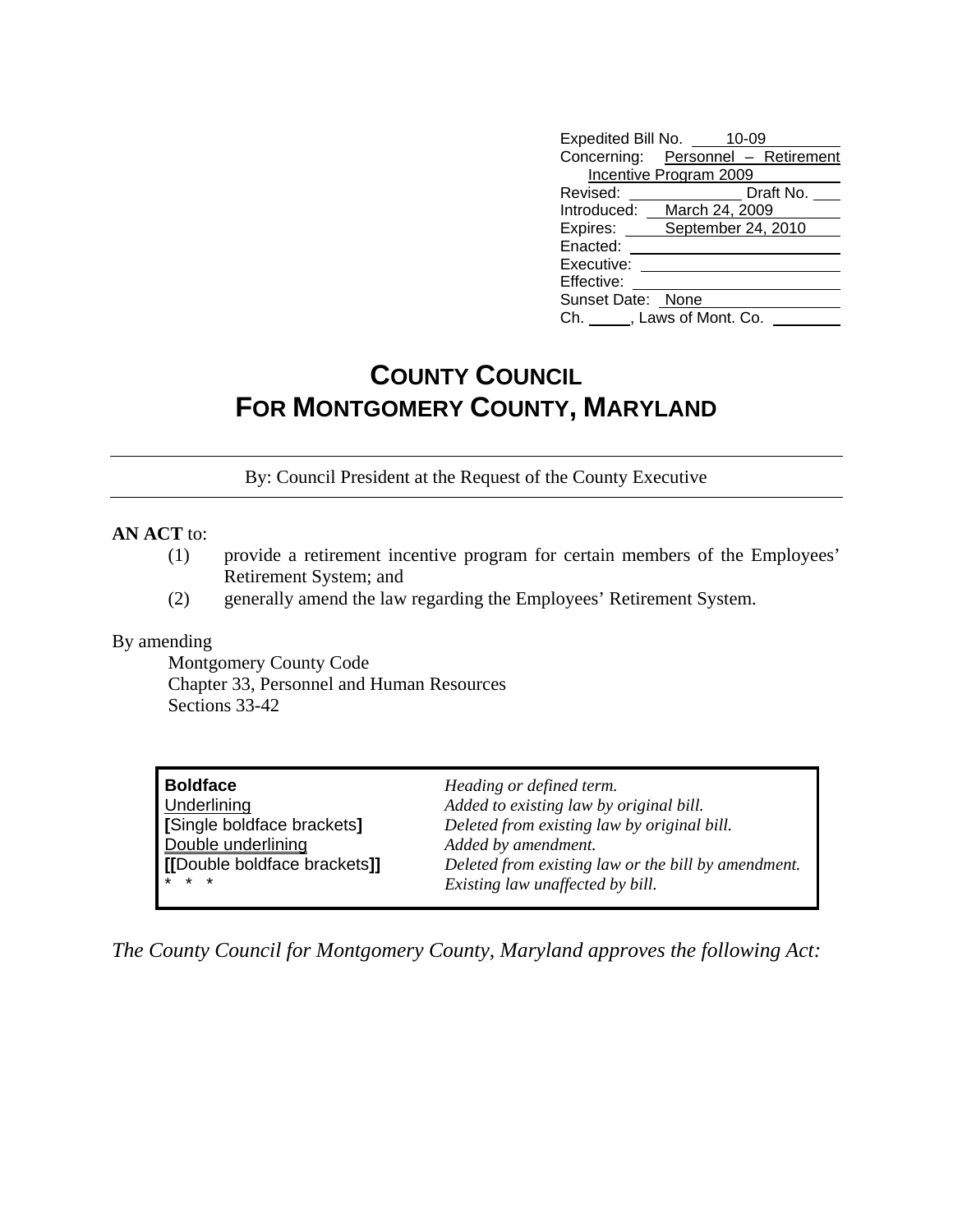1 **Sec. 1. Section 33-42 is amended as follows:** 

# 2 **Sec. 33-42. Amount of pension at normal retirement date or early retirement**  3 **date.**

| $\overline{4}$ |     |            |     | *                   | *<br>∗                                                        |  |
|----------------|-----|------------|-----|---------------------|---------------------------------------------------------------|--|
| 5              | (k) |            |     |                     | <b>Retirement Incentive Program 2009</b>                      |  |
| 6              |     | <u>(1)</u> |     | <i>Eligibility.</i> |                                                               |  |
| 7              |     |            | (A) |                     | <u>A Group A, E or H member employed in a full-time</u>       |  |
| 8              |     |            |     |                     | position may apply to participate in the Retirement           |  |
| 9              |     |            |     |                     | <u>Incentive Program 2009 if the member is eligible for:</u>  |  |
| 10             |     |            |     | (i)                 | normal retirement as of June 1, 2009; or                      |  |
| 11             |     |            |     | (ii)                | early retirement and within two years of meeting              |  |
| 12             |     |            |     |                     | the criteria for normal retirement as of June 1,              |  |
| 13             |     |            |     |                     | <u>2009.</u>                                                  |  |
| 14             |     |            | (B) |                     | <u>A member is not eligible to participate if the member:</u> |  |
| 15             |     |            |     | (i)                 | <u>receives a disability retirement under §33-43;</u>         |  |
| 16             |     |            |     | (ii)                | <u>receives a discontinued service retirement under</u>       |  |
| 17             |     |            |     |                     | $§33-45(d);$                                                  |  |
| 18             |     |            |     | (iii)               | is an elected or appointed official; or                       |  |
| 19             |     |            |     | (iv)                | is employed by a participating agency.                        |  |
| 20             |     |            | (C) |                     | <u>A member must apply to participate in the Retirement</u>   |  |
| 21             |     |            |     |                     | <u>Incentive</u> Program 2009 with the Office of Human        |  |
| 22             |     |            |     |                     | <u>Resources in writing by April 1, 2009. A member</u>        |  |
| 23             |     |            |     |                     | chosen to participate must complete all required forms by     |  |
| 24             |     |            |     |                     | <u>May 1, 2009 and retire as of June 1, 2009.</u>             |  |
| 25             |     |            | (D) |                     | <u>A member who applies for a disability retirement under</u> |  |
| 26             |     |            |     |                     | 33-43 will not receive any benefit under this section until   |  |
| 27             |     |            |     |                     | the disability retirement has been determined.                |  |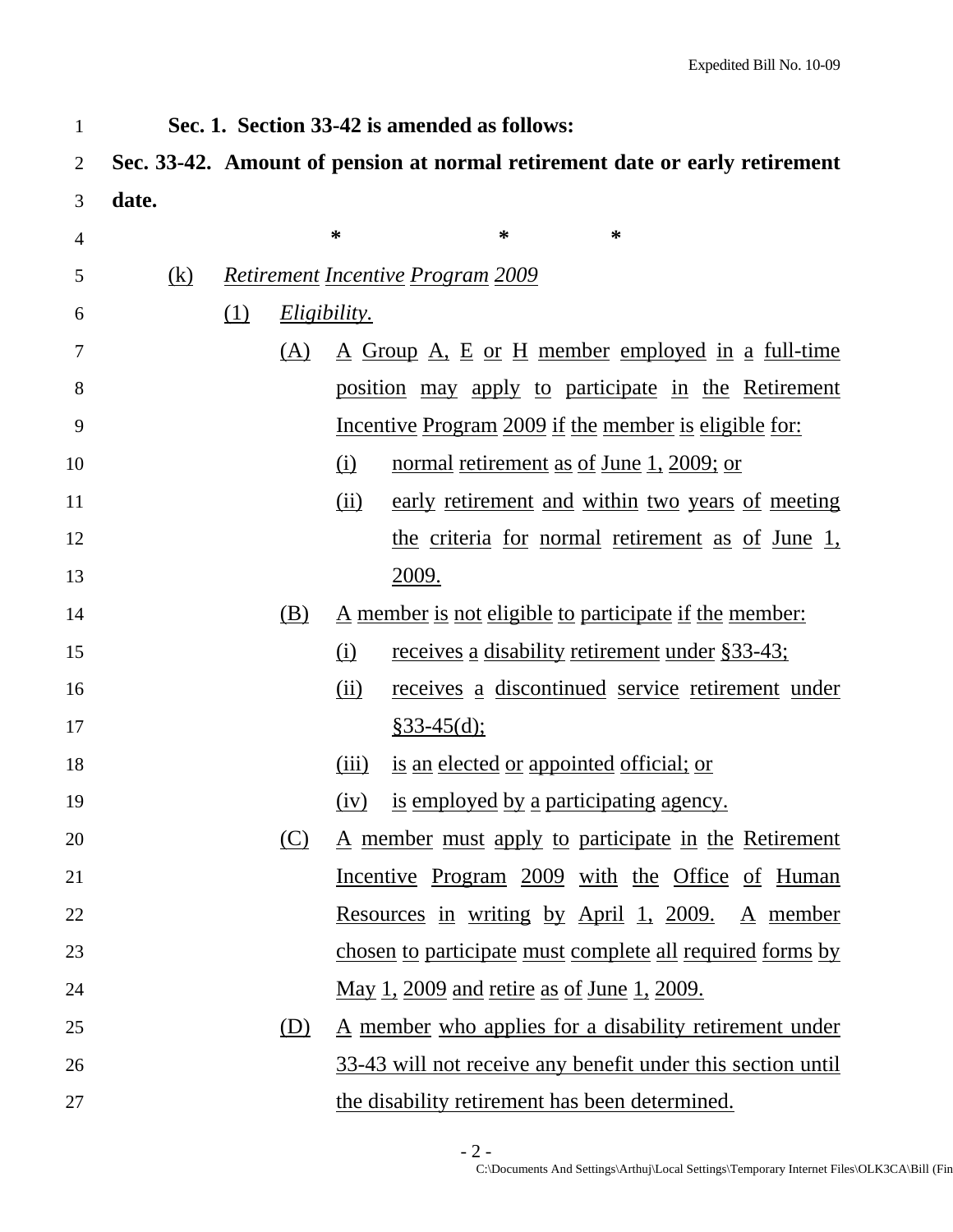| 29 | (2)              |            | <b>Early</b> retirement reduction. A participant's pension benefit         |
|----|------------------|------------|----------------------------------------------------------------------------|
| 30 |                  |            | must not be reduced for early retirement if the member is                  |
| 31 |                  |            | eligible for early retirement and within two years of meeting the          |
| 32 |                  |            | criteria for normal retirement.                                            |
| 33 | (3)              |            | <i>Additional Retirement Benefit.</i> In addition to a participant's       |
| 34 |                  |            | pension benefit calculated under this Subsection, a member                 |
| 35 |                  |            | must be paid an additional \$40,000 retirement benefit.<br>The             |
| 36 |                  |            | member must elect to receive the additional \$40,000 retirement            |
| 37 |                  |            | benefit as:                                                                |
| 38 |                  | (A)        | $\underline{a}$ lump sum on August 1, 2009:                                |
| 39 |                  |            | to the member;<br>(i)                                                      |
| 40 |                  |            | as a direct rollover to an eligible retirement plan<br>(ii)                |
| 41 |                  |            | (as defined in the Internal Revenue Code); or                              |
| 42 |                  |            | <u>a combination of (i) and (ii); or</u><br>(iii)                          |
| 43 |                  | (B)        | <u>12 equal monthly payments beginning on August 1,</u>                    |
| 44 |                  |            | 2009:                                                                      |
| 45 |                  |            | to the member;<br>(i)                                                      |
| 46 |                  |            | <u>as a direct rollover to an eligible retirement plan</u><br>(ii)         |
| 47 |                  |            | (as defined in the Internal Revenue Code); or                              |
| 48 |                  |            | $\underline{a}$ combination of (i) and (ii); or<br>(iii)                   |
| 49 |                  | <u>(C)</u> | an additional retirement benefit paid over the member's                    |
| 50 |                  |            | lifetime in the pension option elected by the member                       |
| 51 |                  |            | <u>under Section 33-44 beginning on August 1, 2009.</u>                    |
| 52 | $\left(4\right)$ |            | <i>Group</i> $E$ <i>Benefit.</i> The benefit for a Group $E$ member in the |
| 53 |                  |            | integrated retirement plan must be calculated by substituting              |
| 54 |                  |            | <u>1.65% for 1.25% in §33-43(b)(2)(C)(ii).</u>                             |

28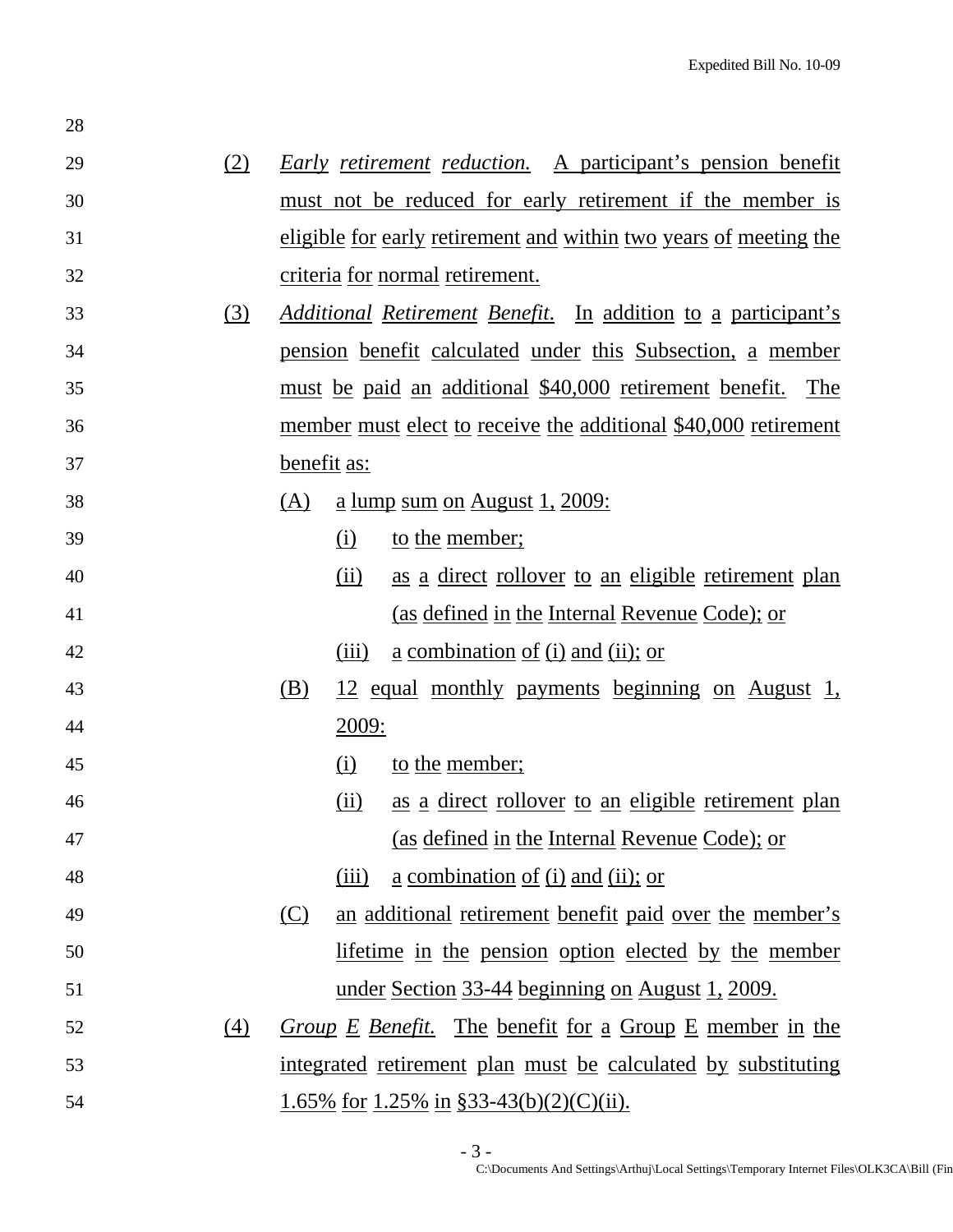- 55 (5) *Cost of Living*. Cost of living adjustments do not apply to this 56 benefit. A cost of living adjustment under §33-44(c) must not 57 include the \$40,000 additional retirement benefit.
- 58 (6) *Approval.* The Chief Administrative Officer must approve a 59 request to participate in the program from a member employed 60 in the Executive Branch. The Council Staff Director must 61 approve a request to participate from a member employed in the 62 Legislative Branch. If more than 30% of members eligible to 63 participate in the Executive Branch either Countywide or by 64 department apply to participate in the program, the Chief 65 Administrative Officer may limit the number of participants, 66 either on a Countywide or department basis. If more than 30% 67 of members eligible to participate in the Legislative Branch 68 apply to participate in the program, the Council Staff Director 69 may limit the number of participants. The Chief Administrative 70 Officer and the Council Staff Director must base any limits on 71 the number of participants on years of service with the County. 72 Years of service with the County must not include service with 73 a participating agency, purchased service or sick leave.
- 74 (8) *Survivor Benefit.* If a participant elects to receive the additional 75 retirement benefit under §33-42(k)(3)(B) and the member dies 76 before receiving all 12 monthly payments, the remaining 77 payments must not be paid.
- 78 **Sec. 2. Effective Date.**

79 The Council declares that this legislation is necessary for the immediate 80 protection of the public interest. This Act takes effect on the date on which it 81 becomes law.